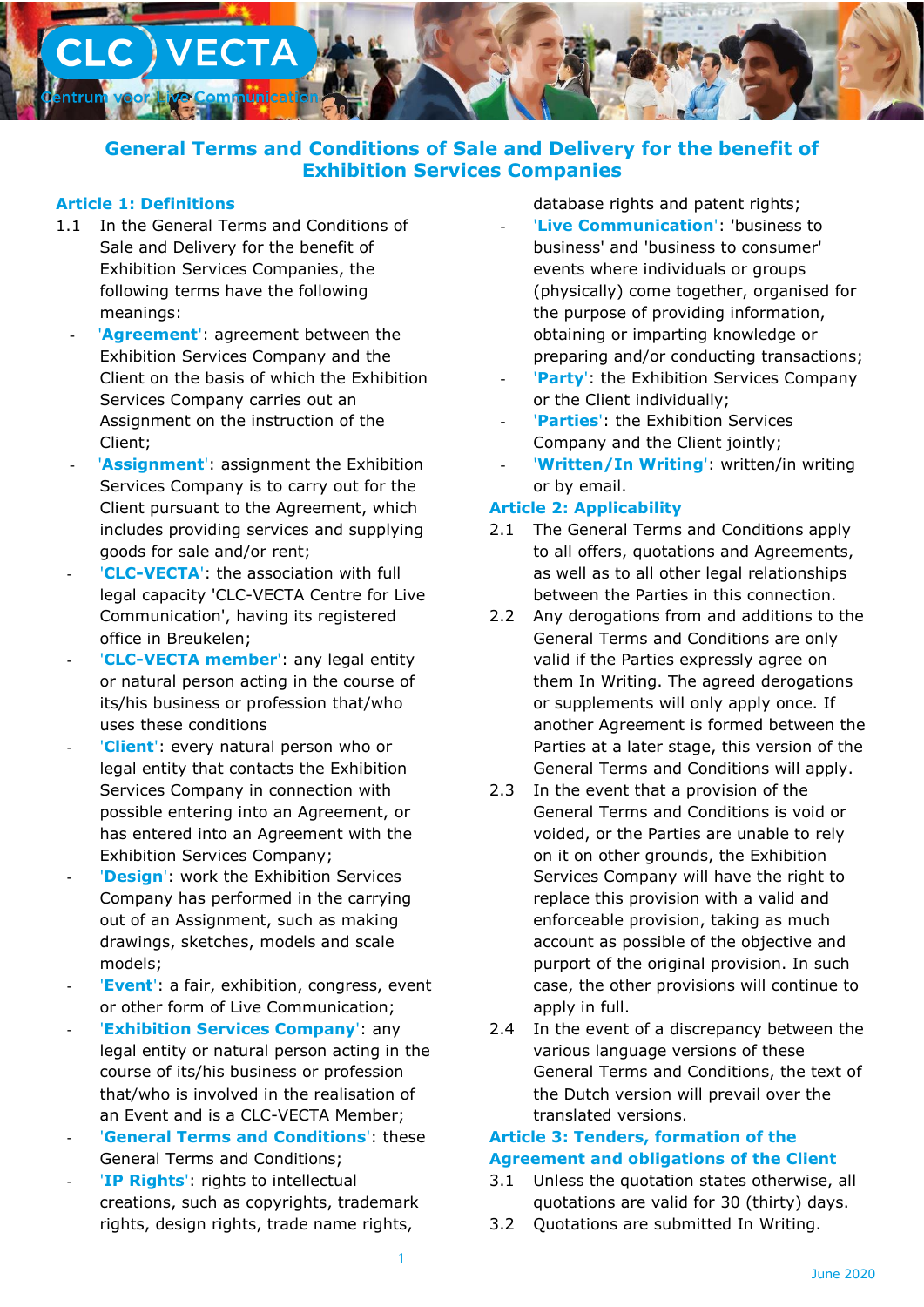

- 3.3 The Agreement is only formed if the quotation is accepted, In Writing, within the term referred to in Article 3.1 and this acceptance has reached the Exhibition Services Company within the term referred to in Article 3.1.
- 3.4 If the acceptance contains reservations in respect of and/or changes to the original quotation submitted by the Exhibition Services Company, the Agreement will – in derogation from the provisions of paragraph 3 of this article – only be formed when the Exhibition Services Company has informed the Client, In Writing, that it agrees to these reservations and/or derogations.
- 3.5 If an instruction with regard to which the Client has requested a quotation is not given to the Exhibition Services Company, the Client is obliged to return the quotation, along with all the associated documents, to the Exhibition Services Company within 8 (eight) days of the Exhibition Services Company being informed that it will not be instructed to carry out the instruction, failing which the Exhibition Services Company will be authorised to charge the costs incurred to the Client in full.
- 3.6 A description of the Assignment is part of the quotation. If the description contains options for the manner in which the Assignment will be carried out, the Client must inform the Exhibition Services Company of the choice(s) made, before or upon acceptance of the quotation. If the Client makes its choice(s) known after acceptance of the quotation, this will not bind the Exhibition Services Company unless it agrees to that itself. The Exhibition Services Company is not liable for any loss the Client suffers in the event that the Exhibition Services Company does not agree to choice(s) made by the Client after acceptance.
- 3.7 Any arrangements or changes that are made at a later stage, as well as (oral) commitments made by and/or arrangements made with subordinates and/or employees of the Exhibition Services Company only bind the Exhibition

Services Company after and insofar as the Exhibition Services Company has confirmed these In Writing.

- 3.8 The Client will see to it that the Exhibition Services Company is provided with any useful and essential information, documents and data that the Exhibition Services Company requires in the carrying out of the Assignment in due time. The Client is liable for any loss suffered by the Exhibition Services Company and any additional costs the Exhibition Services Company incurs and/or has incurred as a result of not having the abovementioned information available in due time.
- 3.9 Unless the Parties agree otherwise In Writing, the Exhibition Services Company is not obliged to verify the correctness of the Assignment and/or notices, drawings, calculations, estimates etc. of the Client and – insofar as this is applicable – the functional suitability of the materials prescribed by or on behalf of the Client. The Client guarantees that the information it has provided to the Exhibition Services Company is correct and complete. The Client will always mark drawings, calculations and estimates with the date on which the Client issued them.
- 3.10 The Exhibition Services Company will under no circumstances be liable for shortcomings in the services that are due to incorrect or incomplete information received from the Client. The Client is liable for any loss arising from the fact that the information the Client has provided the Exhibition Services Company is incorrect or incomplete. The Client indemnifies the Exhibition Services Company against any third-party claims with regard to the use of drawings, calculations, estimates and other data provided by or on behalf of the Client.
- 3.11 The Exhibition Services Company will confirm the agreed additional work in Writing before performing it. Any objections against the contents of the Written confirmation must be submitted to the Exhibition Services Company In Writing. If the term between the Exhibition Services Company's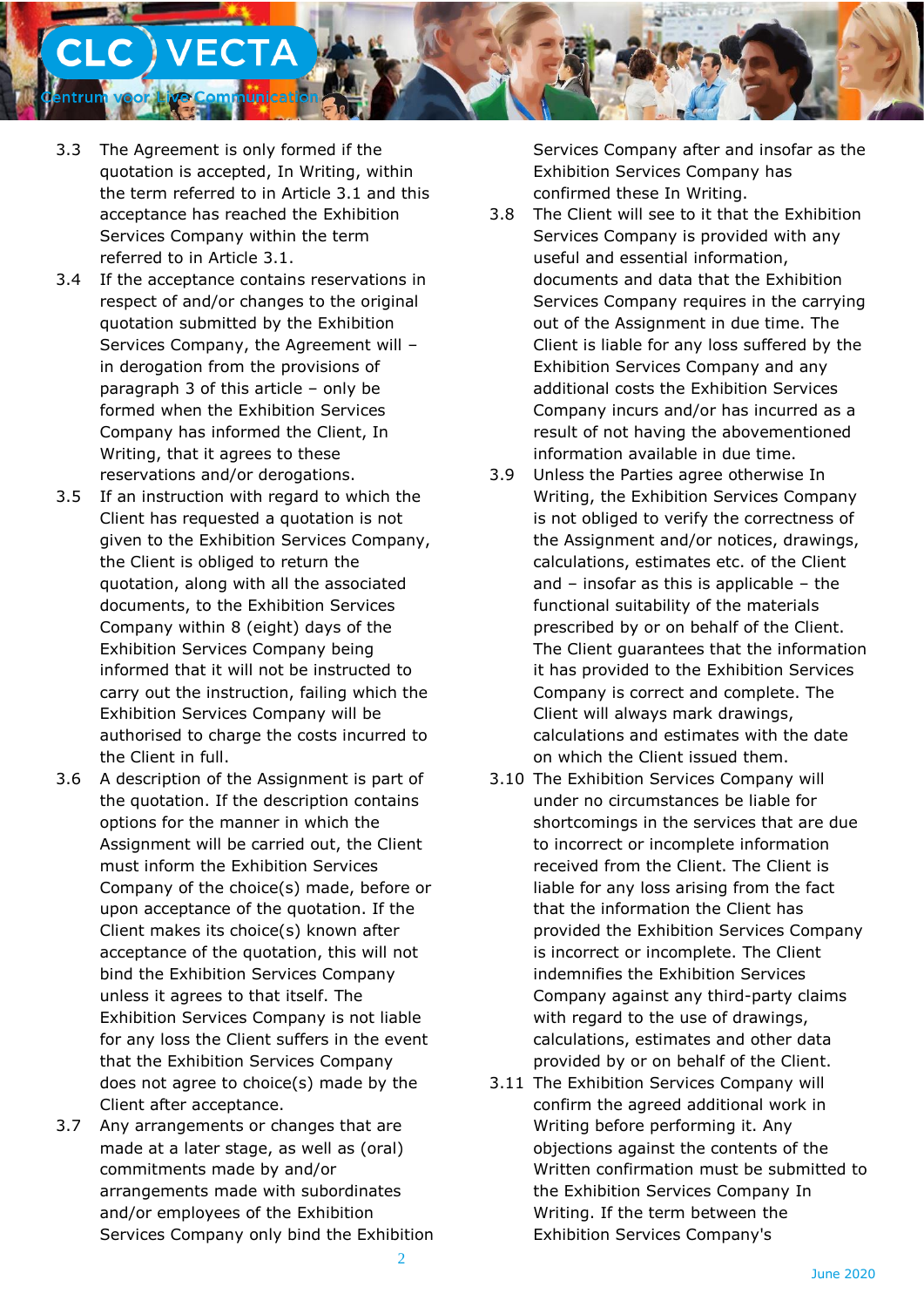

confirmation of the additional work and the performance thereof exceeds 8 (eight) days, the Client must submit any objections against the additional work to the Exhibition Services Company no later than before the additional work is performed, In Writing. If the Client does not object within the relevant term, the Client will be deemed to have accepted (the correctness of the) Written confirmation of the additional work.

3.12 Unless the Parties have agreed otherwise In Writing, additional work will be performed at the prices that apply upon entry into the Agreement, with due observance of Article 5 of the General Terms and Conditions.

#### **Article 4: Cancellation or amendment**

- 4.1 In the event that the Client cancels the Agreement, in full or in part, up to 6 (six) weeks before the delivery date indicated by the Exhibition Services Company, the Exhibition Services Company will be authorised to charge 30% of:
	- a) the total agreed quotation price in the event of full cancellation; or
	- b) the portion of the quotation price that pertains to the cancelled part of the Agreement;

to the Client, plus any costs that have already been incurred within the framework of the carrying out of (the cancelled part of) the Agreement.

- 4.2 If the Client cancels the Agreement, in full or in part, less than 6 (six) weeks before the delivery date indicated by the Exhibition Services Company, the Client will be obliged to pay the entire quotation price.
- 4.3 In the event that an Agreement is amended in mutual consultation at the Client's request, the Exhibition Services Company will be authorised to charge the additional expenses incurred as a result of this change to the Client. In the event of changes, the originally agreed delivery time will no longer apply.
- 4.4 The Exhibition Services Company can only cancel a quotation or Agreement if it communicates the intended cancellation to the Client, In Writing, no later than

within 30 (thirty) calendar days of the quotation being submitted, or within 8 (eight) days of the Agreement being formed.

4.5 In the event of partial cancellation, the rest of the quotation or Agreement will remain intact.

### **Article 5: Prices**

- 5.1 The prices for the Assignment are the prices indicated in the quotation, unless, after the formation of the Agreement but before the Assignment is carried out, there are circumstances that lead to a change in the prices.
- 5.2 Unless otherwise stated In Writing, the prices of the Exhibition Services Company are:
	- based on the level of the purchase prices, freight charges, insurance premiums and other costs that apply at the time the quotation is submitted;
	- based on delivery from the business address, warehouse or other storage space of the Exhibition Services Company;
	- based on the wages, salaries and social insurance costs that apply at the time the quotation is submitted;
	- based on the prices of raw materials and auxiliary materials that apply at the time the quotation is submitted;
	- based on the prices third parties charge the Exhibition Services Company at the time the quotation is submitted;
	- any costs third parties incur after commencement of the Assignment and charge to the Exhibition Services Company within the framework of the Assignment, which will be at the Client's expense;
	- exclusive of VAT and any import and export duties, other taxes, levies and duties that apply in the Netherlands and abroad at the time;
	- stated in euros. Any exchange rate fluctuations are not charged on.
- 5.3 In the event of a change in circumstances or increase in one or more costdetermining factor after submission of the quotation, the Exhibition Services Company is authorised to charge this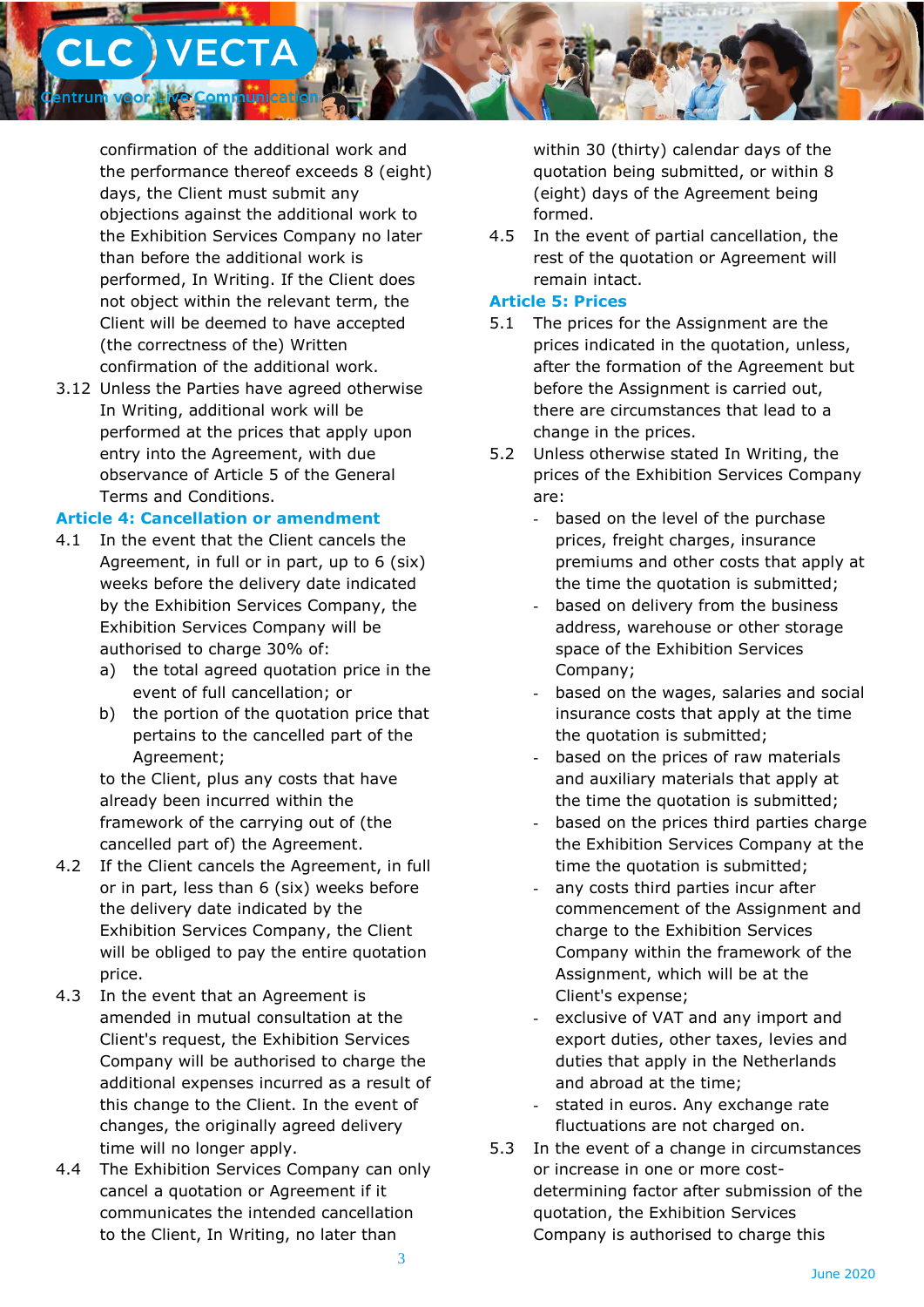

change on to the Client. The Exhibition Services Company is only authorised to do so insofar as the Exhibition Services Company could not reasonably have been aware of the increase at the time of submission of the quotation. The Exhibition Services Company will announce a change in the agreed price In Writing, with a statement of the additional expenses.

- 5.4 In the event that the Exhibition Services Company increases the agreed prices as referred to in paragraph 3 of this article, the Client is authorised to terminate the Agreement, in full or in part, within 8 (eight) days of the Exhibition Services Company announcing this In Writing, by registered letter, and therefore without judicial intervention. In such case, the Exhibition Services Company will not be entitled to compensation. If the Exhibition Services Company has already complied with some of its obligations under the Agreement, it is authorised to invoice the part that has already been delivered or can be delivered to the Client separately, and the Client is obliged to pay such invoice.
- 5.5 In the case of combined quotations, there is no obligation to deliver part of the total performance for the amount stated in the quotation for the relevant part or a proportionate amount of the full price quoted.

### **Article 6: Costs and fees**

6.1 If no Agreement is formed, but the Client wishes to make full or partial use of the Design, whether in-house or through third parties, it is only allowed to do so if the Exhibition Services Company has given its Written permission for that and the Client has paid the compensation to be determined by the Exhibition Services Company.

# **Article 7: Delivery**

- 7.1 The provision or delivery of the agreed services and goods starts at the time stated in the quotation or the Written confirmation as referred to in Article 3.4 of these General Terms and Conditions.
- 7.2 The delivery times indicated by the

Exhibition Services Company are not final deadlines. The delivery times indicated by the Exhibition Services Company are based on the working conditions that apply at the time of submission of the quotation, or at the time of the confirmation as referred to in Article 3.4 of these General Terms and Conditions. If, for reasons beyond the Exhibition Services Company's control, there is a delay, the delivery times will be extended insofar as this is required. The delivery times will also be extended if the delay that arose on the Exhibition Services Company's side is due to the Client's failure to comply with any obligation under the Agreement or render the cooperation that may be expected of the Client.

7.3 If delivery cannot take place in the agreed manner due to causes that can be attributed to the Client, the Exhibition Services Company will be authorised to charge the associated costs to the Client.

# **Article 8: Inspection and completion of the Assignment**

- 8.1 The Client is obliged to inspect whether the Assignment has been carried out in accordance with the description of the Assignment. The Exhibition Services Company will inform the Client orally and In Writing when it expects the Assignment to be completed and when the inspection will take place.
- 8.2 During the inspection, any complaints must be communicated to the Exhibition Services Company without delay. If the complaint is considered justified, the Exhibition Services Company will remedy it within a reasonable term. After that, there will be another inspection in accordance with the conditions of Article 8.1.
- 8.3 The Assignment will be considered to have been completed and the Client will be deemed to have accepted it if the Client fails to attend the announced inspection or does not communicate complaints during the inspection.

# **Article 9: Ownership**

9.1 Unless otherwise agreed In Writing, the goods delivered and/or made available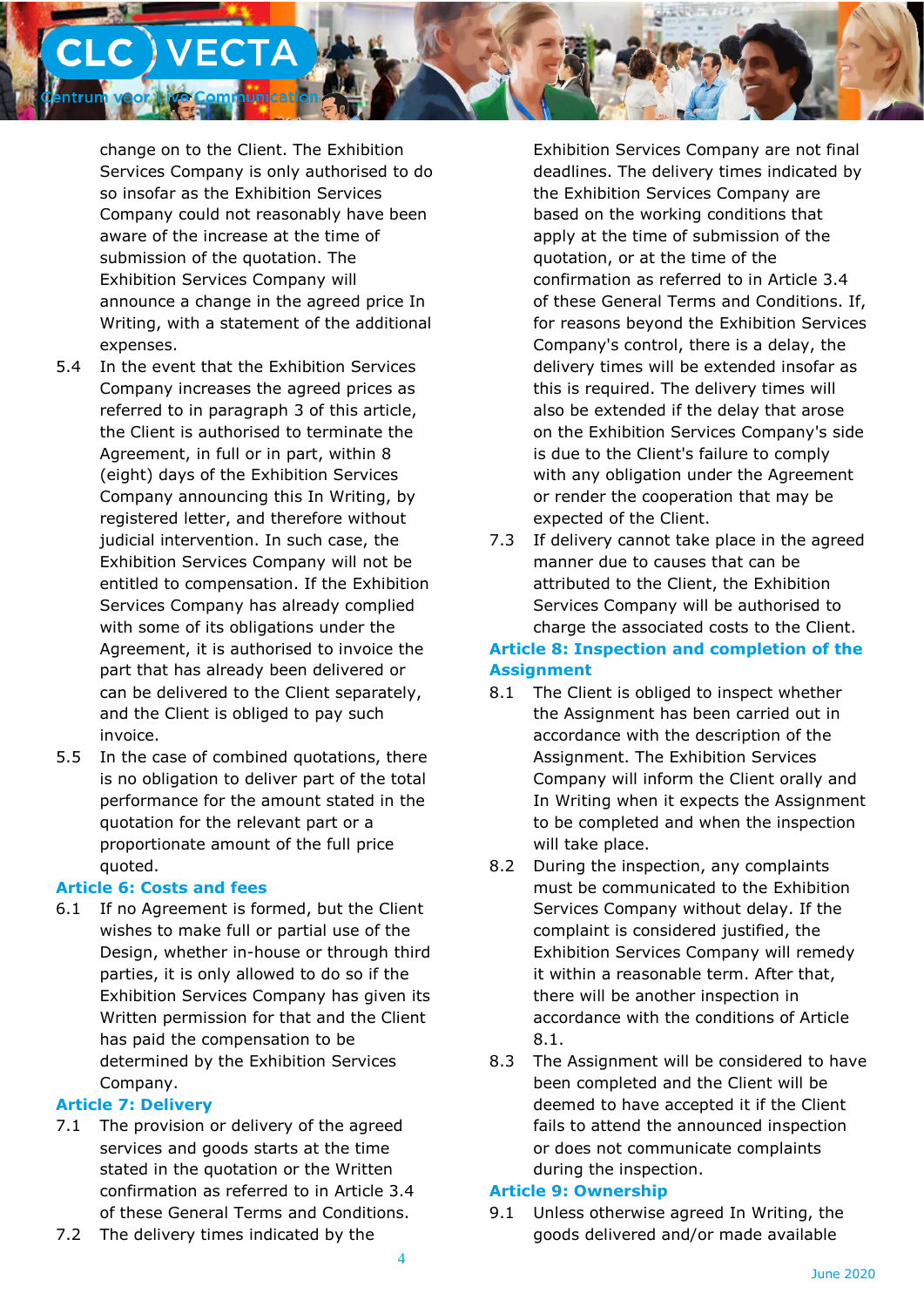

within the framework of the carrying out of the Assignment will continue to be the property of the Exhibition Services Company after completion of the Assignment.

- 9.2 Unless otherwise agreed In Writing, the Client is obliged to return the goods referred to in paragraph 1 of this article to the Exhibition Services Company at its own expense, no later than within 12 (twelve) hours of the end of the Event. The goods must be in the condition these were in at the time of the Exhibition Services Company's delivery thereof.
- 9.3 In the event that the Parties have agreed that the ownership of the goods supplied within the framework of the Assignment will be transferred to the Client, the transfer of the ownership will take place when the Client has met its (payment) obligations under the Agreement and has satisfied any claims that arise from a failure to comply with this Agreement, including any loss, interest and costs that arise from that, in full.
- 9.4 For the duration of the period as referred to in paragraph 3 of this article, the Client is forbidden from disposing of, pledging or otherwise encumbering, renting out or lending out the goods supplied, or surrendering the control thereof in some other way, except within the framework of its normal business activities. The Client is obliged to store the goods supplied with due care, ensuring that these are recognisable as the property of the Exhibition Services Company. In addition, the Client is obliged to adequately insure the goods supplied for the duration of this period.
- 9.5 If the Client fails to comply with its obligations as referred to in paragraph 3 of this article, the Exhibition Services Company is authorised to immediately retrieve the goods supplied (or have these retrieved) from the location at which these are located. The Client will cooperate in this and irrevocably authorises the Exhibition Services Company to enter any locations at which the property of the Exhibition Services

Company is kept. Any costs associated with the retrieval of those goods will be at the Client's expense. The Exhibition Services Company is also authorised to recover any damage to goods from the Client or charge any depreciation of the goods to the Client.

9.6 If third parties exercise rights in respect of goods the Exhibition Services Company has supplied subject to a retention of title, or the Client knows that third parties intend to exercise rights in respect of such goods, the Client will inform the Exhibition Services Company thereof without delay, In Writing. The Client is also obliged to inform the attaching party or third party, In Writing, of the fact that the relevant products are the property of the Exhibition Services Company, and to provide the Exhibition Services Company with a copy of the relevant notice.

### **Article 10: Invoicing and payment**

- 10.1 Unless otherwise agreed In Writing, invoices must be paid within 30 (thirty) days of the invoice date.
- 10.2 The Exhibition Services Company is authorised to require the Client to pay the agreed price in advance, in full or in part. This advance payment must be made within the payment term stated in the invoice. As long as the requested advance payment has not been made, the Exhibition Services Company will not be obliged to perform (or continue with the performance of) the Agreement.
- 10.3 Payments must be made without discounts or set-off, unless the Exhibition Services Company expressly acknowledges a counter-claim or such counter-claim has been irrevocably established at law.
- 10.4 If the payment obligation as referred to in paragraphs 1 and 2 of this article is not complied with, the Client will be in default by operation of law. In such case, the Exhibition Services Company is authorised to suspend compliance with its obligations under the Agreement or terminate the Agreement in full or in part. In addition, the Exhibition Services Company will be authorised to – without any further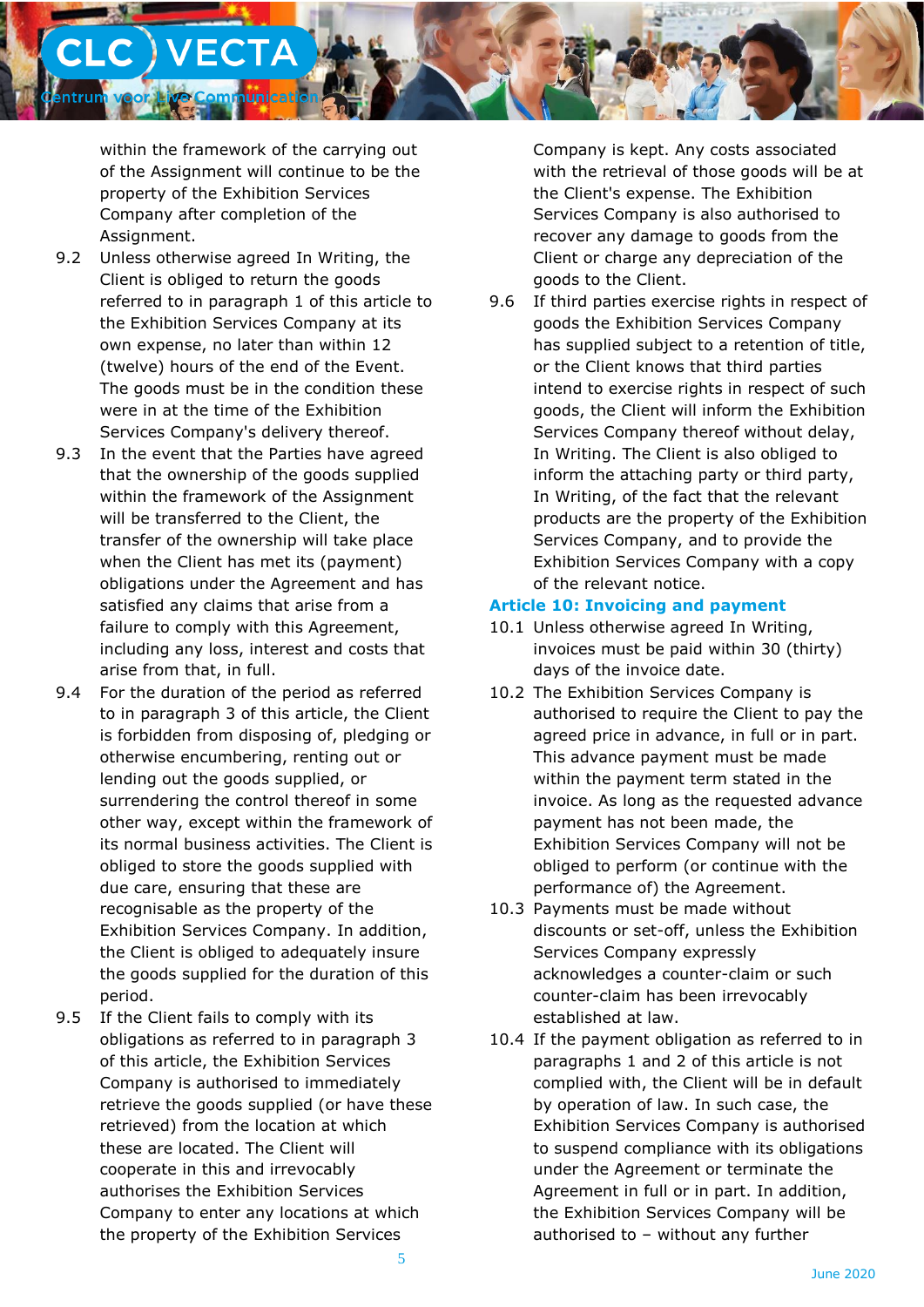

notification or notice of default being required – charge an interest of 1.5% per month of the payable amount for the period in which the Client is in default, unless the statutory (commercial) interest is higher, in which case that interest applies. In this context, part of a month will be considered a whole month.

- 10.5 The claim from the Exhibition Services Company for payment by the Client becomes immediately due and payable as soon as:
	- a. the payment term is exceeded;
	- b. the Client has been declared bankrupt or put into liquidation or a petition to that end is submitted, or a moratorium is applied for;
	- c. the Client, being a company, is dissolved or liquidated;
	- d. the Client, being a natural person, applies for a granting of statutory debt adjustment, is placed under guardianship or passes away.
- 10.6 All legal and extrajudicial expenses the Exhibition Services Company incurs as a result of the Client's failure to comply with its (payment) obligations will be at the Client's expense.

### **Article 11: Risk**

- 11.1 Following completion of the Assignment, that which has been delivered will be completely at the Client's expense and risk. The risk will revert back to the Exhibition Services Company upon delivery by the Client to the Exhibition Services Company in accordance with the provisions of Article 9.2 of these General Terms and Conditions.
- 11.2 The Client is obliged to report any disappearance, theft or loss of or damage to the goods of the Exhibition Services Company that were supplied within the framework of the Agreement to the Exhibition Services Company without delay, and is obliged to compensate any damage to those items in full, regardless of its cause.
- 11.3 Unless expressly otherwise agreed In Writing, the transport for the benefit of delivery to the Exhibition Services Company as referred to in Article 9.2 of

these General Terms and Conditions will be at the Client's expense and risk. In such case, the Exhibition Services Company's liability for any damage is limited to a maximum of  $£100.00$  per m<sup>3</sup>.

- 11.4 The Client must make goods of the Client that are intended to be used in the carrying out of the Assignment available to the Exhibition Services Company at the Exhibition Services Company's address or the location at which the Exhibition Services Company is to carry out the Assignment in due time. The Client is liable for any loss the Exhibition Services Company suffers as a result of a failure to make the relevant goods available or making these available in time, regardless of the cause thereof.
- 11.5 The Exhibition Services Company will only transport goods of the Client or – in the event of rental – a third party that are intended to be used in the carrying out of the Assignment, as well as any goods of the Client or a third party that are intended to be displayed in, on or with the delivery, to the location of the Event if this has been agreed upon In Writing. Unless otherwise agreed In Writing, the costs of this transport will be at the Client's expense.
- 11.6 The transport of the goods referred to in Article 11.5 of these General Terms and Conditions, which includes loading and unloading these, will be completely at the Client's expense and risk.
- 11.7 In the event that the Exhibition Services Company transports goods of the Client at the same time as goods of the Exhibition Services Company, the Client is liable for any damage to the Exhibition Services Company's goods or means of transport, or any loss suffered by those in the Exhibition Services Company's employment as a result of any defect in the goods of the Client.
- 11.8 The stay of the goods referred to in paragraph 4 and 5 of this article in the room in which the Event takes place is completely at the Client's expense and risk.
- 11.9 The costs of packing and unpacking,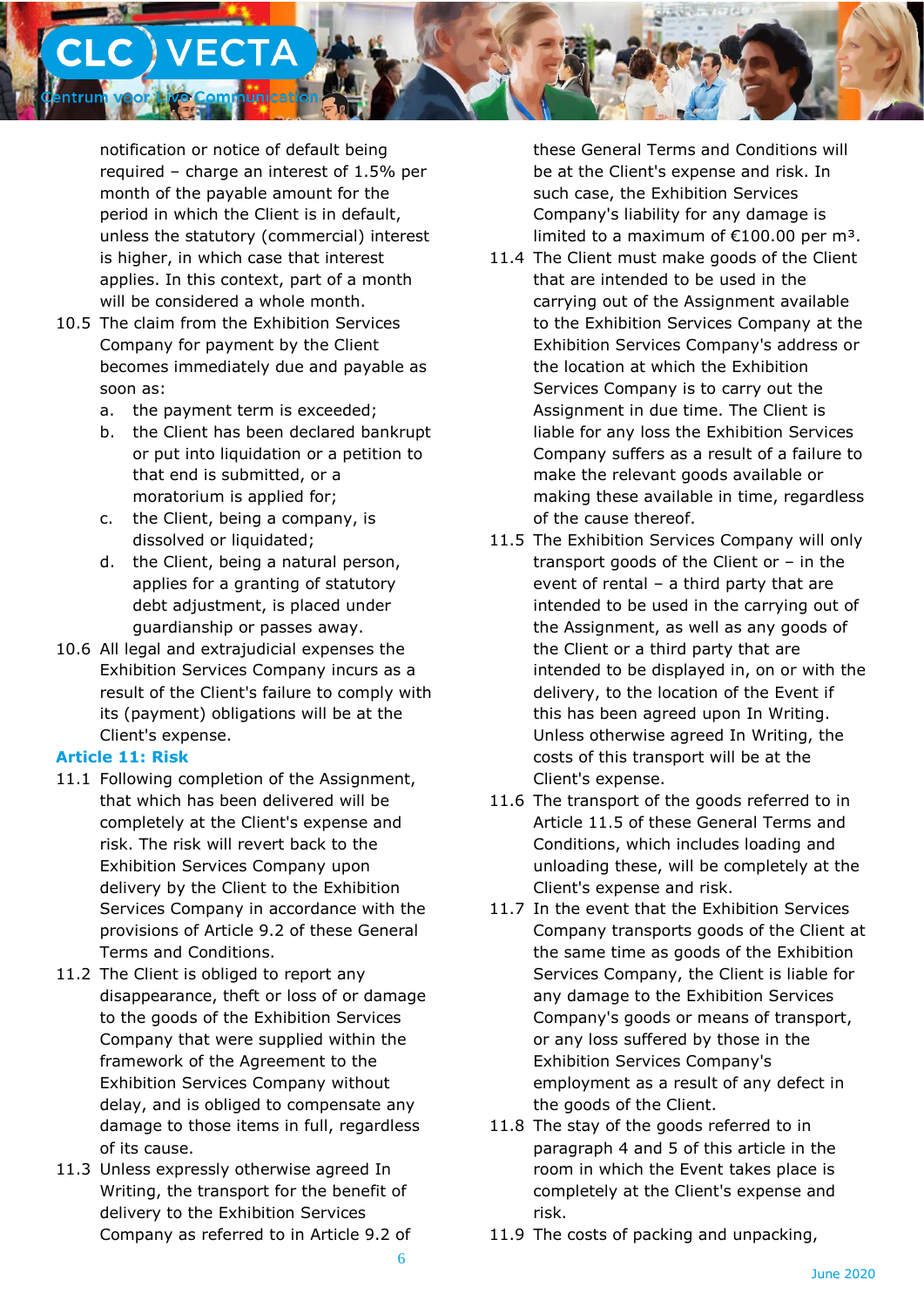**C** ) VECTA hunicati

assembly and disassembly of the goods referred to in paragraph 4 of this article are at the Client's expense.

11.10 If storage with the Exhibition Services Company of the goods of which the Client has acquired the ownership in accordance with Article 9.3 of these General Terms and Conditions is part of the Agreement, the storage of the goods will be completely at the Client's expense and risk. The Exhibition Services Company is not liable for loss suffered by the Client as a result of disappearance or theft of or damage to those goods. The Client indemnifies the Exhibition Services Company against any third-party claims with regard to any loss caused by the goods of which the Client has acquired the ownership and are stored with the Exhibition Services Company

### **Article 12: Liability**

- 12.1 The Exhibition Services Company is only liable for direct loss of the Client that arises during or on the occasion of the performance of the Agreement. The Exhibition Services Company's maximum total liability is limited to compensation of the amount stipulated for the Agreement (excl. VAT).
- 12.2 The Exhibition Services Company will under no circumstances be liable for indirect loss suffered by the Client. 'Indirect loss' must be understood to include – among others, though not exclusively – consequential loss, lost profits, decreased goodwill, loss suffered and costs incurred, as well as lost assignments and lost savings, and loss due to interruptions in production and operations and business stagnation.
- 12.3 The Exhibition Services Company is not liable for loss caused by its subordinates and/or third parties it has engaged in the performance of the Agreement for whom it is liable under the law.
- 12.4 The limitations of liability as contained in this article do not apply if and insofar as the Exhibition Services Company's liability for the relevant loss is insured and a payment is made under the relevant insurance. In the event that an excess

applies, the excess will be deducted from the amount for which the Exhibition Services Company is liable. However, the Exhibition Services Company is not obliged to exercise rights under that insurance if it is held liable by the Client.

- 12.5 The Client's claim for compensation is only payable after the Client has complied with all its payment obligations towards the Exhibition Services Company.
- 12.6 The Client indemnifies the Exhibition Services Company against all third-party claims with regard to the goods supplied by the Exhibition Services Company, regardless of the cause of the loss or the time at which it is suffered.
- 12.7 The preceding provisions are without prejudice to liability under mandatory law.

# **Article 13: IP Rights**

- 13.1 Unless otherwise agreed In Writing, the Exhibition Services Company will retain all IP Rights, regardless of whether the Client has been charged for the creation thereof. These data and goods may not be multiplied, copied, used or shown to third parties without the Exhibition Services Company's express prior Written permission.
- 13.2 The Client will under no circumstances contest or challenge the Exhibition Services Company's IP Rights, nor make attempts to register one or more of these rights, or otherwise obtain protection of these rights for its own benefit.
- 13.3 The Client will inform the Exhibition Services Company without delay if it becomes aware of a third party infringing or possibly infringing the Exhibition Services Company's intellectual property rights.

# **Article 14: Force majeure**

14.1 Force majeure on the side of the Exhibition Services Company must be understood to mean the Exhibition Services Company being prevented from complying with its obligations under the Agreement due to circumstances that have arisen through no fault or outside the control of the Exhibition Services Company, even if these could already be foreseen at the time of formation of the